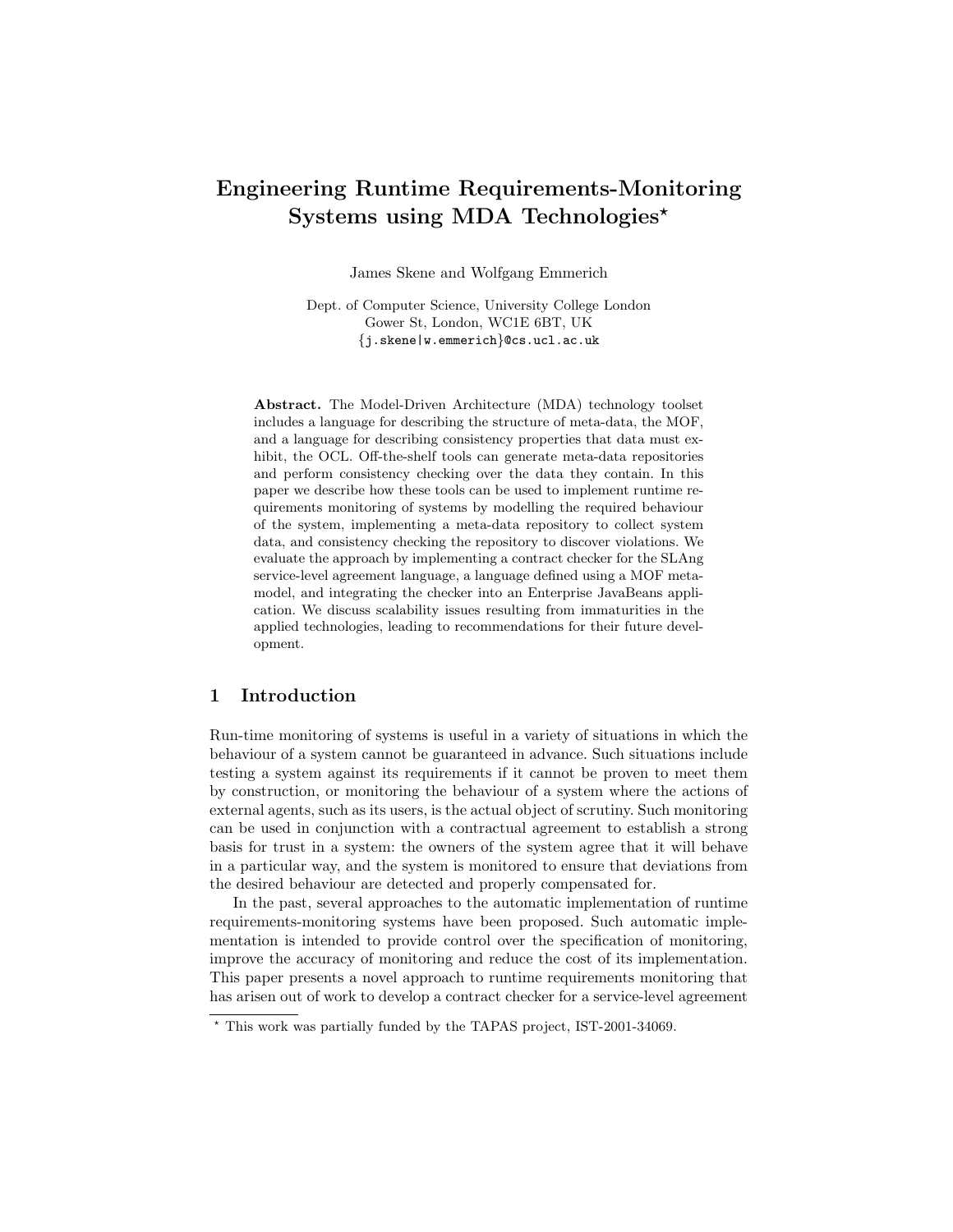(SLA) language, SLAng. The approach relies on several standards published by the Object Management Group (OMG), and appears to be particularly suitable for comparing the behaviour of a system to sets of requirements that can be selected dynamically at runtime from a range of possible options, as is typical in SLAs.

The Model-Driven Architecture (MDA) technology toolset includes a language for describing the structure of meta-data, the Meta-Object Facility (MOF), and a language for describing consistency properties that data must exhibit, the Object Constraint Language (OCL). The Java Meta-Data (JMI) standard prescribes patterns for implementing programmatic access to MOF defined metadata repositories. These patterns can be implemented in a generative programming tool to generate implementations of repositories, which can in turn be integrated with off-the-shelf tools to perform consistency checking over the data they contain.

The SLAng SLA language is defined using a MOF meta-model that models the required behaviour of electronic services governed by SLAs. The model is divided into two parts, the first describing the syntactic structure of SLAng contracts, the second describing the behaviour of the services that the contracts govern. Associations and OCL constraints between the two parts serve to specify the semantics of the language, both by associating SLAs with the services to which they apply, and by describing the restrictions on the behaviour of those services that the SLAs imply. The original intent of this approach was to provide a precise definition of the language. However, in combination with the JMI mapping and an OCL interpreter, the meta-model serves as a specification from which a contract checker can be generated. This contract checker can be combined with simple hand-implemented software instruments to form a complete runtime monitoring system.

In this paper we describe the approach, critically discuss it as an alternative to previous work on runtime monitoring, and report on our practical experience with the technologies involved. The paper includes an overview of the approach in Section 2. In Section 3 we briefly review the features of the SLAng language and its specification. In Section 4 we discuss the design and implementation of a tool for generating the checker. In Section 5 we describe the architecture of the resulting checker. In Section 6 we describe the deployment of the checker to monitor an Enterprise JavaBeans application, and evaluate the practicality of the approach. In Section 7 we compare the approach to other work on run-time monitoring. Finally, in Section 8 we make some concluding remarks, and discuss future work.

# 2 Runtime requirements monitoring using MOF and OCL

Runtime requirements monitoring systems typically consist of a set of software instruments for gathering the raw event data pertinent to the properties of interest, some logic for checking that this data meets requirements, and possibly a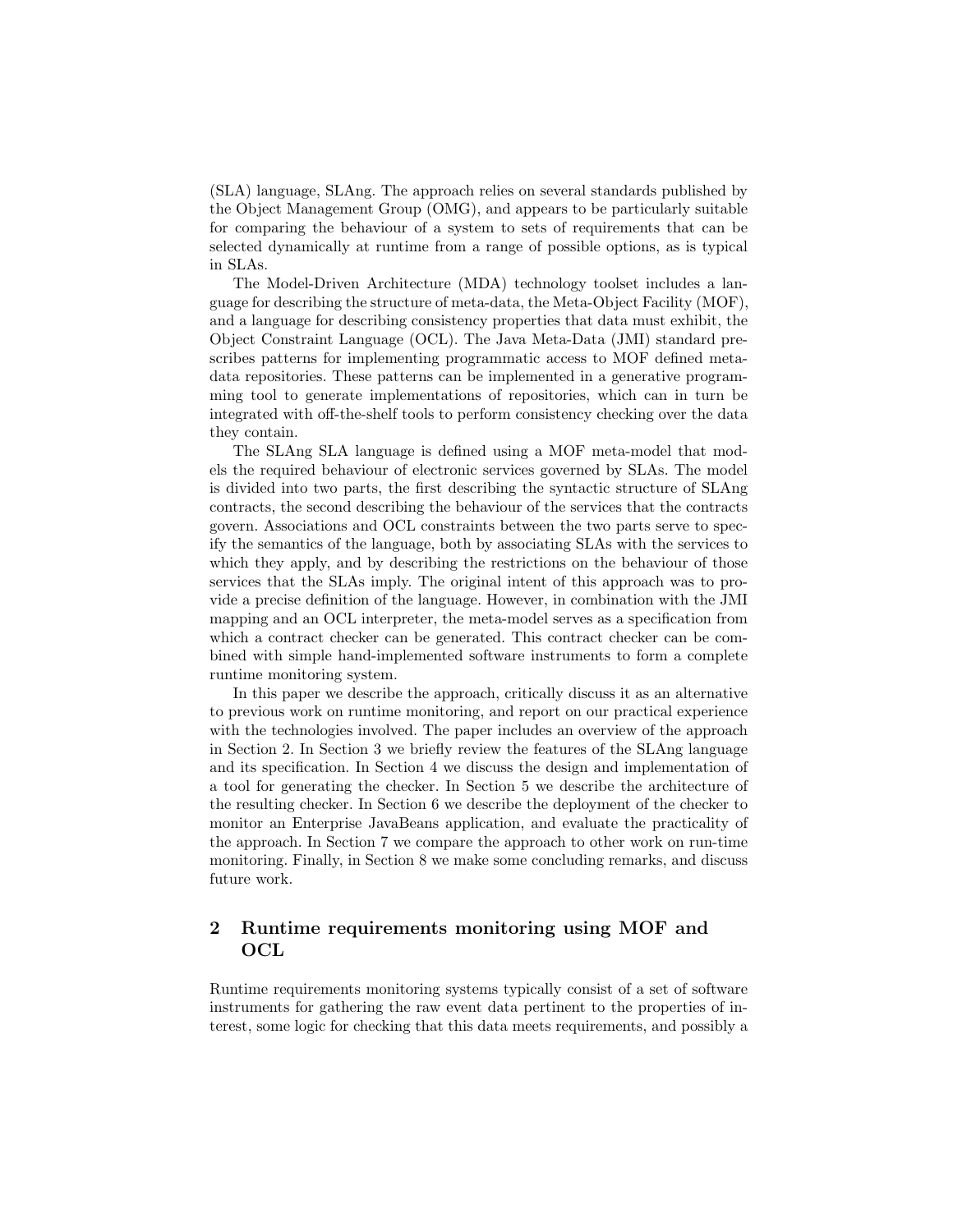repository for data if requirements checking requires data gathered over an extended period. In the approach outlined in this paper the requirements checking logic and repository are implemented using a combination of automatic code generation from a MOF model and a reusable OCL checker component. Generating software instruments is discussed below.

MOF models are very similar to UML class models [22]. They include sets of classes, the data they contain, and their relationships. Constraints on the model that cannot be represented graphically are expressed using the OCL. OCL is a typed-expression language similar to the expressions parts of Java or C++, and is used to describe class invariants in the model.

The classes in a MOF model can be interpreted as directly modelling objects in the real world, as is the case in the SLAng meta-model which describes the way that services should behave in the presence of SLAs. Requirements can be expressed directly as constraints over the behaviour of services, which will generally be modelled as classes of events arising during the execution of the service. Alternatively they can be expressed in the context of a model of a requirements language associated with the service. Instances of this model are requirements that may be expressed in the language at runtime and associated with services. Constraints between the model of the requirements language and the model of the service describe how the service must act in the presence of the requirements. In this manner the semantics of the SLAng SLA language are defined in terms of constraints over the performance of services that only apply when SLAs are present.

The meta-model can alternatively be interpreted as a model of data describing the world, and the set of conditions necessary for those data to meet some set of requirements. If we interpret the meta-model in this way, then we can produce a computer program capable of holding those data and checking them, to see whether services are behaving in the way that we want them to.

This approach is shown in Figure 1 in which thick arrows represent code generation, and thin arrows represent data flow. The figure represents the case in which a requirements language is being used to specify requirements at runtime.

To implement the approach we found it necessary to develop a JMI generator. (As discussed in Section 4, this was needed because previous generators did not offer adequate flexibility over the type of code generated. However, this component may be considered 'off-the-shelf' as it is a standard MDA component independent of the particular application.) We combined the resulting generated data structures with the OCL2 interpreter implemented at Kent University [12], which features an extension allowing it to evaluate OCL constraints over plain Java objects using Java reflection. The design of the JMI generator is discussed in more detail in the next section. The design of the resulting checker is discussed in detail in Section 5. The performance of the checker is described in 6.

A complete requirements monitoring system also includes software instruments to gather the event data included in the service model. The implementation of these instruments requires the interpretation of the service model in the context of the particular system being instrumented. If the service model is de-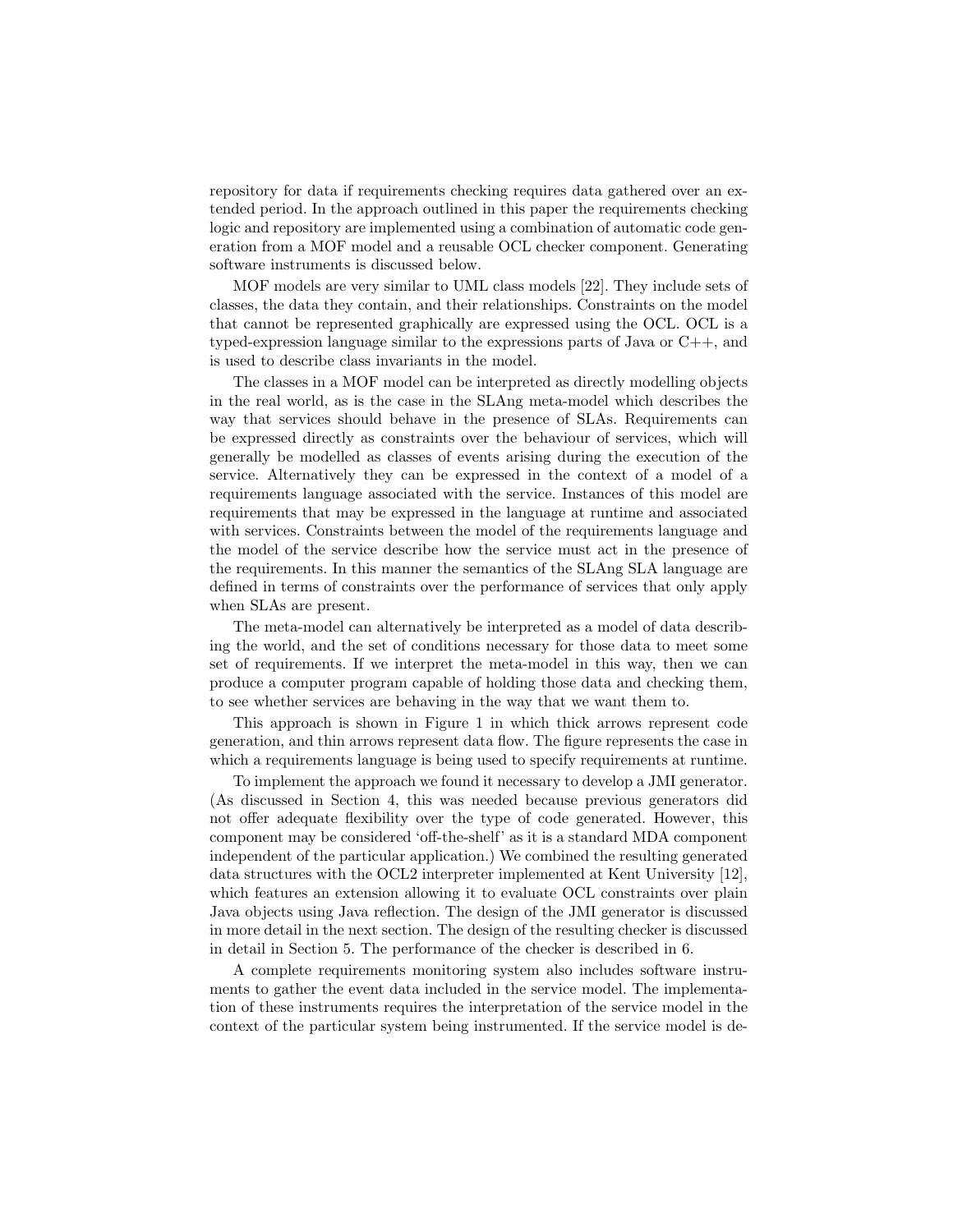

Fig. 1. Generating an SLA checker from the SLAng meta-model

scribed in the same terms as the system being monitored, for example in terms of particular Java classes and operations present in the implementation, then it will be possible to implement a generator for the instruments directly for the model. However, it may be that the service model is at a higher level of abstraction, and intended to apply to services with a range of designs and implementation technologies, as is the case with the SLAng language used as an example in this paper. In this case the instruments must be implemented manually, although the explicit nature of the service model provides considerable guidance in this process. In summary, the possibility of generating the instruments automatically depends on the level of abstraction of the MOF model, although we have not yet investigated the generation of instruments in practice.

# 3 The SLAng language

The SLAng language syntax and semantics are defined by a MOF (version 1.1) model [20]. The model provides a formal definition of the structure of the syntax of the language, and of the semantic domain in which SLAs apply. These are modelled in terms of classes of objects with attributes and associations. Constraints in the model restrict the sets of objects described so that SLAs are only ever associated with services that are consistent with their terms and which meet their conditions. In this way the semantics of the language are formally defined. This approach was inspired by the work of the Precise UML group (pUML), who used the approach to define the semantics for their UML 2 submissions [13].

A view of the meta-model showing the syntax of the Electronic Service (ES) SLA is shown in Figure 2. The SLA is divided into a section for defining terms, and another for conditions. The conditions section is further subdivided between conditions on the behaviour of the service provider, and conditions on the behaviour of the client.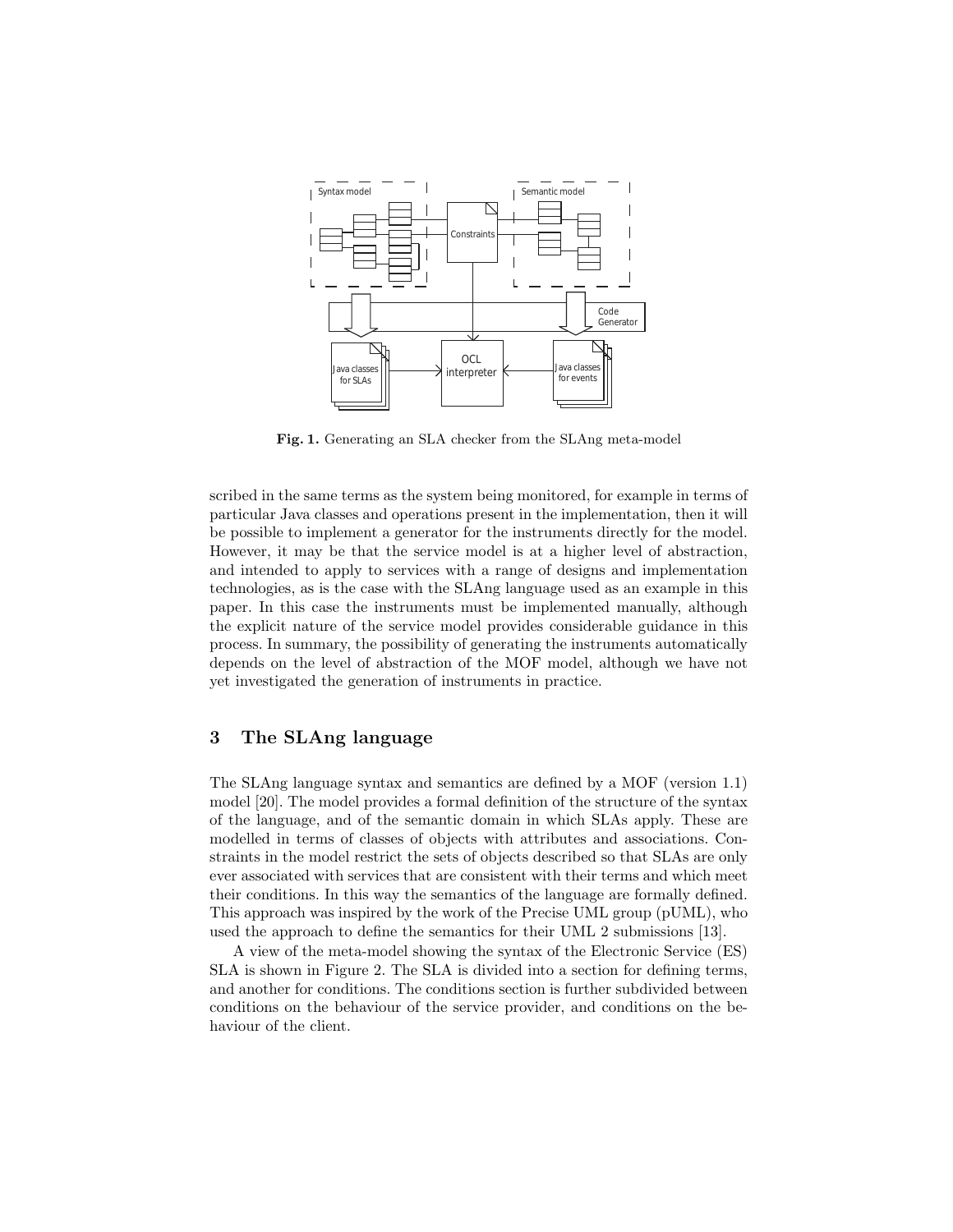

Fig. 2. Model of the syntax of SLAng electronic-service contracts

The use of a MOF meta-model to define the syntax of SLAng confers the advantages of the XML Metadata Interchange (XMI) [21] standard, a standard for serialising MOF-defined metadata. The XMI mapping of the SLAng syntactic model constitutes the concrete syntax of the language.

The semantic model of electronic service provision is shown in Figure 3. Service usages are events, occurring over a period, with the possibility of failure. They are associated with an operation, which forms part of an electronic service. They are also associated with the client that caused the usage. The syntactic and semantic models are co-located in a single model, and the terms in the syntactic model are associated with elements in the semantic model in order to define their meaning.

As stated above, the SLAng meta-model also includes OCL constraints that give meaning to condition statements in the language. The following is the toplevel invariant defining the meaning of performance and reliability for Electronic Service SLAs:

context contracts::es::ServerPerformanceClause inv: operation→collect(o : contracts::asp::OperationDefinition | o.operation )→forAll(o : services::Operation | observedDowntime(o) < (timeRemaining(-1)  $\star$  (1 - reliability)))

This expression is explained in detail in  $[23]$ <sup>1</sup>. It relies on a number of function definitions, such as observedDowntime defined in the specification. The total amount of OCL for this constraint runs to about 50 lines.

 $^{\rm 1}$  The expression is slightly modified from [23] as a result of testing and developing the meta-model and constraints using the generated SLA checker. However, its intent is the same and its structure is quite similar.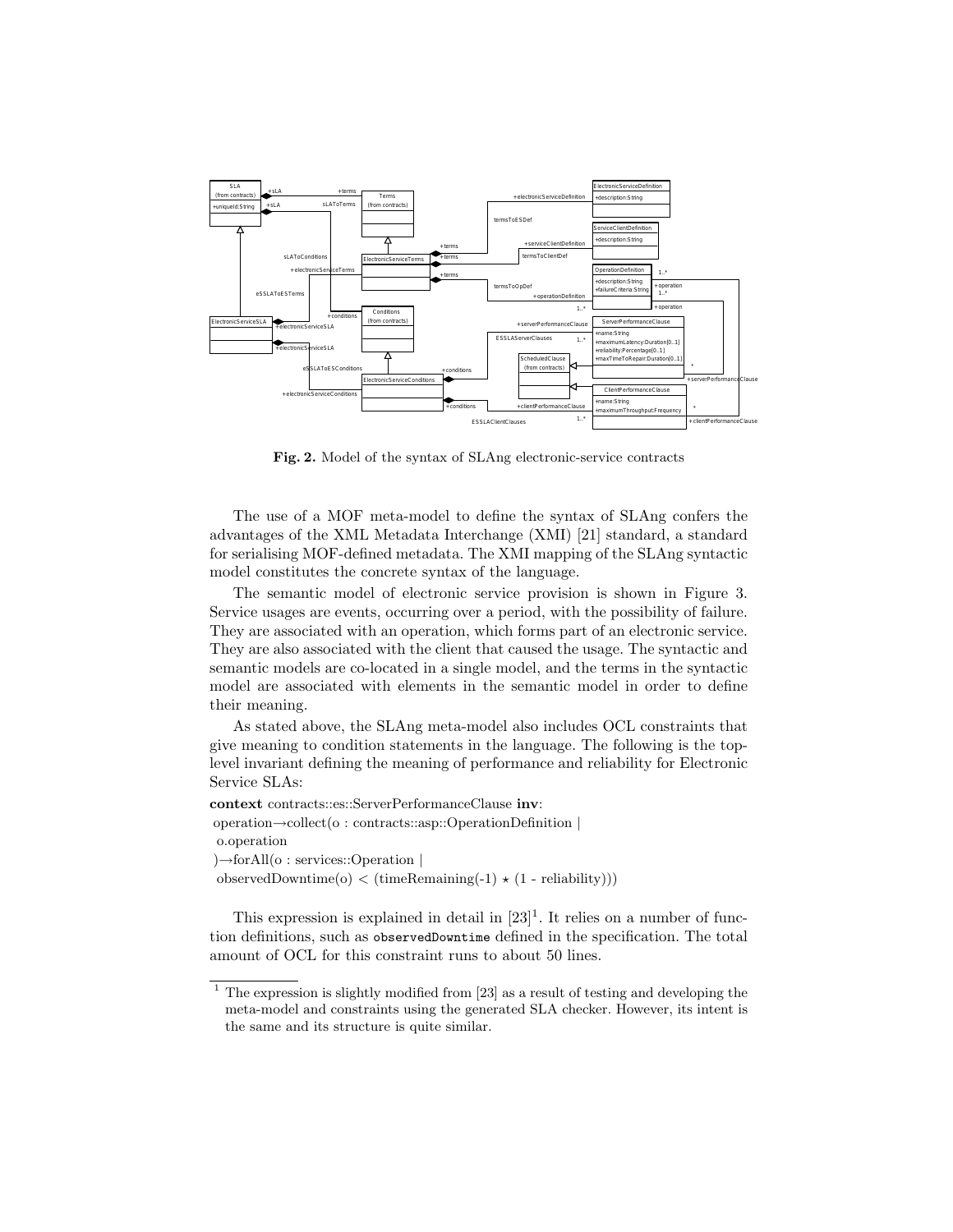

Fig. 3. Model of electronic service usage

In this section we have presented an overview of the SLAng language and its specification. For a more detailed discussion of the language, including a discussion of design decisions and objectives, and a comparison to other SLA languages and technologies, please refer to [23].

## 4 A JMI Generator

The JMI generator is implemented in Java, and follows the design shown in Figure 4. It is heavily dependent on the Velocity Template Engine (VTE) [11], developed as part of the Apache project. Similar to Java Server Pages (JSP) [5], or PHP [7], Velocity is a tool for generating text from predefined templates. These templates are text files that include fields delimited using special characters. The VTE is configured with these templates, and also extra data called 'context'. The templates are parsed by the VTE: ordinary text is passed straight through; the fields in the templates either control the order of parsing, for example by specifying optional or repeated sections, or indicate that data from the context should be inserted. By varying the context, several outputs can be produced from the same template.

The templates in our implementation are taken from the JMI specification, and translated into Velocity's template syntax. The JMI specification requires Java types to be produced corresponding to elements in the metamodel: for each class, a 'class proxy' interface, for creating and finding instances of the class, and an 'instance' interface, for editing properties and invoking operations of instances of the class, are required; for associations, an 'association proxy' interface for creating and querying pairs of associated instances; for each package, 'package proxy' interface enabling the discovery of class proxies, association proxies and subpackage proxies; for enumerations, an interface type for enumeration values and a class containing static exemplars of enumeration values. The JMI standard also specifies XMI reader and writer interfaces.

The generator includes a template for each of these types. Except in the case of enumerations, the JMI specification only defines interfaces, but does not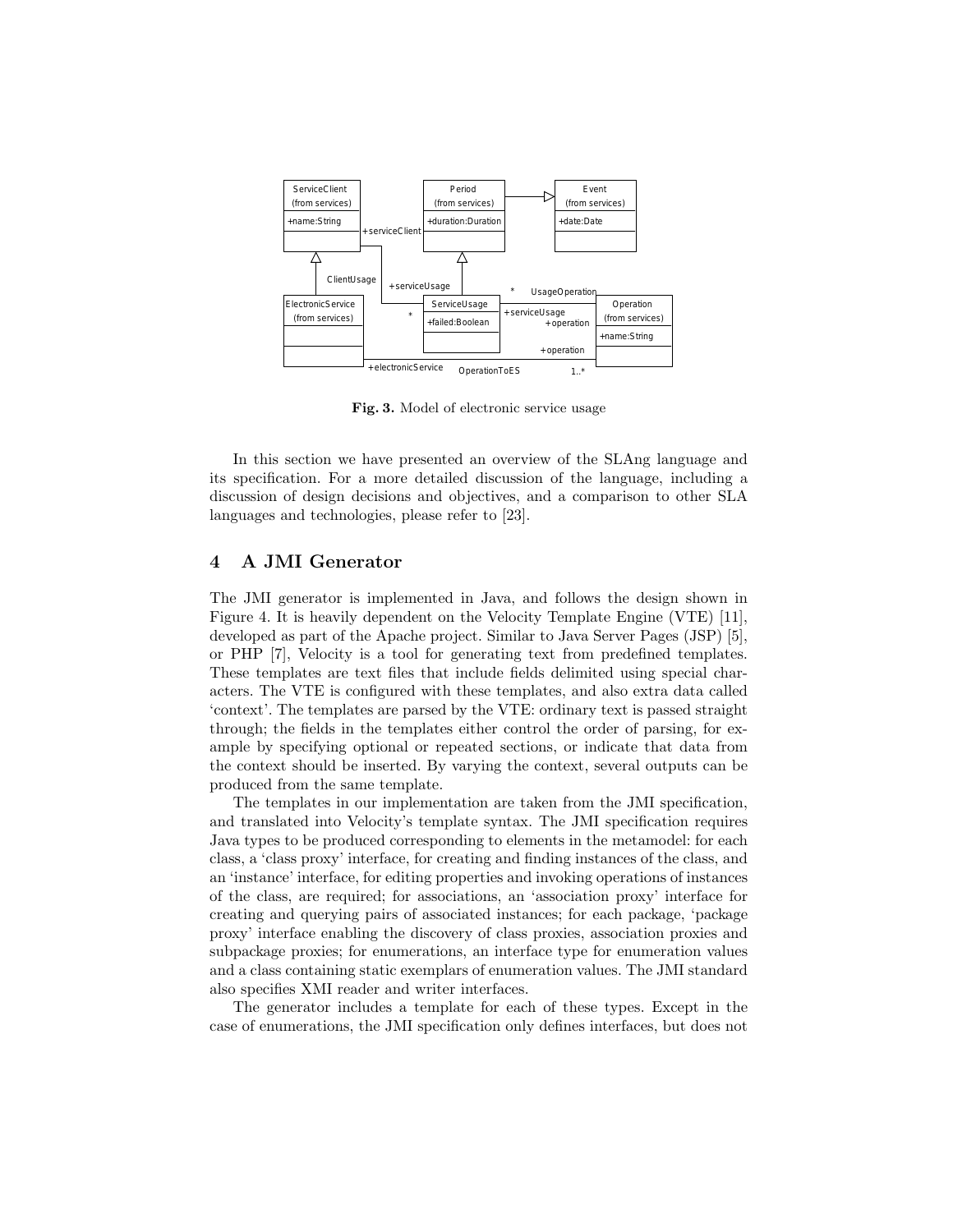

Fig. 4. Design of the JMI generator

indicate how they are to be implemented. The generator therefore also includes templates for implementations of each of the above elements. The generator also has a template to produce an XMI DTD following the pattern described in the XMI standard.

The context for each of these templates is drawn from the particular MOF model for which a set of JMI interfaces is being generated. In our case this is the SLAng meta-model. The meta-model is exported from a modelling tool in an XMI format file. The first stage of the JMI generator reads this file and creates an in-memory representation of it.

This initial in-memory representation of the API is not a suitable context for the Velocity templates, as it reflects the structure of the XMI file, rather than the structure of the templates. Velocity templates can only perform quite simple data manipulation (they lack recursion, for example, which makes it difficult to navigate data structures in the context). They must therefore be supplied with their context data in a form that closely reflects the way it is used in the template. The second stage of the generator creates a number of different context objects, appropriate to the Java files that must be generated, using the data from the in-memory representation of the XMI file.

In the third stage of its operation, the VTE is invoked using the generated context objects and the JMI templates, in order to generate the requisite JMI Java code. This is placed in the appropriate places in a package directory hierarchy on the file system.

Generating program code from UML diagrams is an important step in the Model Driven Architecture (MDA) methodology. A number of systems to achieve this have been developed with varying degrees of flexibility in the specification of their output. However, we found none to be ideal for our purposes, and elected to implement a generator by hand instead. We evaluated a number of tools in the autumn of 2003 before deciding on this course. These included the Netbeans Meta-Data Repository (MDR) [10], the Eclipse Modelling Framework (EMF) [8], and Novosoft's NSUML [6]. The EMF was rejected because it generates nonstandard code from a non-standard meta-model (i.e. not JMI from MOF). The MDR and Novosoft were rejected because at the time they manifested prob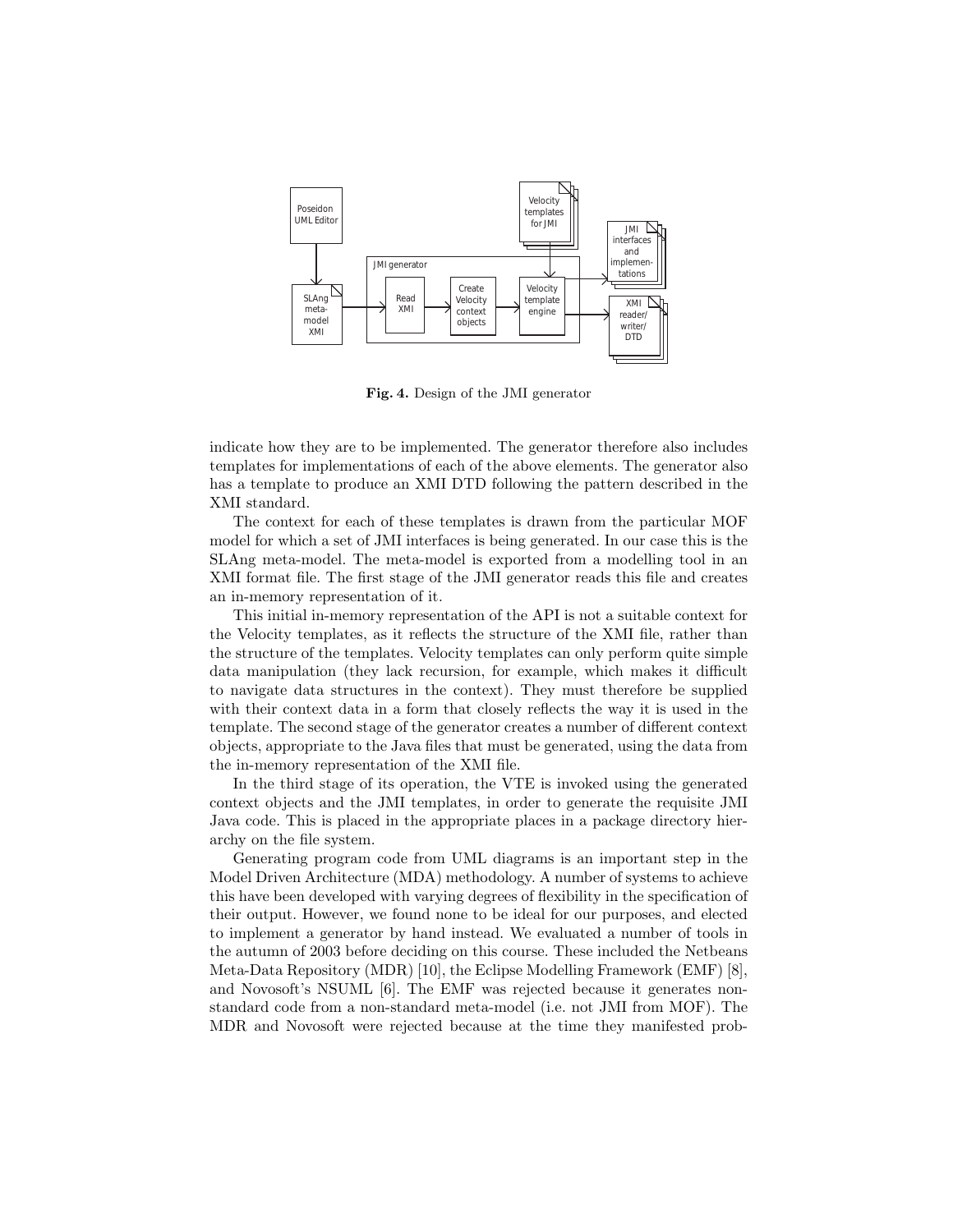lems reading standard XMI as generated by our modelling tool of choice. We also wished to reserve the possibility of modifying the JMI implementation code generated by our system, and both of these systems require code-level modifications to alter the generated JMI implementations, reducing the benefits of reuse considerably.

The architecture of the AndroMDA tool [1] is essentially identical to that presented here. However, as stated above, Velocity templates do not have powerful control structures and without the ability to modify the structure of the context objects to preprocess model information it is impossible to generate some outputs. We found the OCL-based approach of the Kent Modelling Framework, version 3 [9] to be adequately expressive. However, the OCL expressions are hard to write when a 'generation state' has to be maintained, containing things like a list of unique identifiers used. For this reason we preferred to use more conventional templates.

The decision not to reuse an existing modelling framework was an engineering descision. In principle any of the systems mentioned above could be adapted to our approach with some degree of effort. However, our requirement of flexibility in the generation of the implementation of the system will probably turn out to be a general requirement, because, as discussed in the evaluation section of this paper, modelling frameworks of this kind will need be adaptable to meet application-specific scalability requirements.

## 5 Architecture of the SLA checker

The SLA checker consists of three major components:

- 1. The automatically generated JMI interfaces and implementation for holding SLAs and event data.
- 2. The Kent OCL implementation, with SLAng constraints loaded, for checking whether SLAs have been violated.
- 3. An API wrapper, that allows checks to be requested, and returns lists of violations that have been found. This part is hand-written in our implementation, because it is independent of the structure and semantics of the SLAng language.

The checker may be incorporated in electronic service systems wherever SLAs need to be monitored. It is used as follows:

- 1. The checker is instantiated.
- 2. The static elements from the semantic model are instantiated or loaded from an XMI file. These elements, with types such as ElectronicService, ServiceClient and Operation represent knowledge that the checker has about the service or services being monitored. The model is manipulated using the generated JMI interfaces.
- 3. One or more SLAs are instantiated or loaded from an XMI file, again using the JMI interfaces.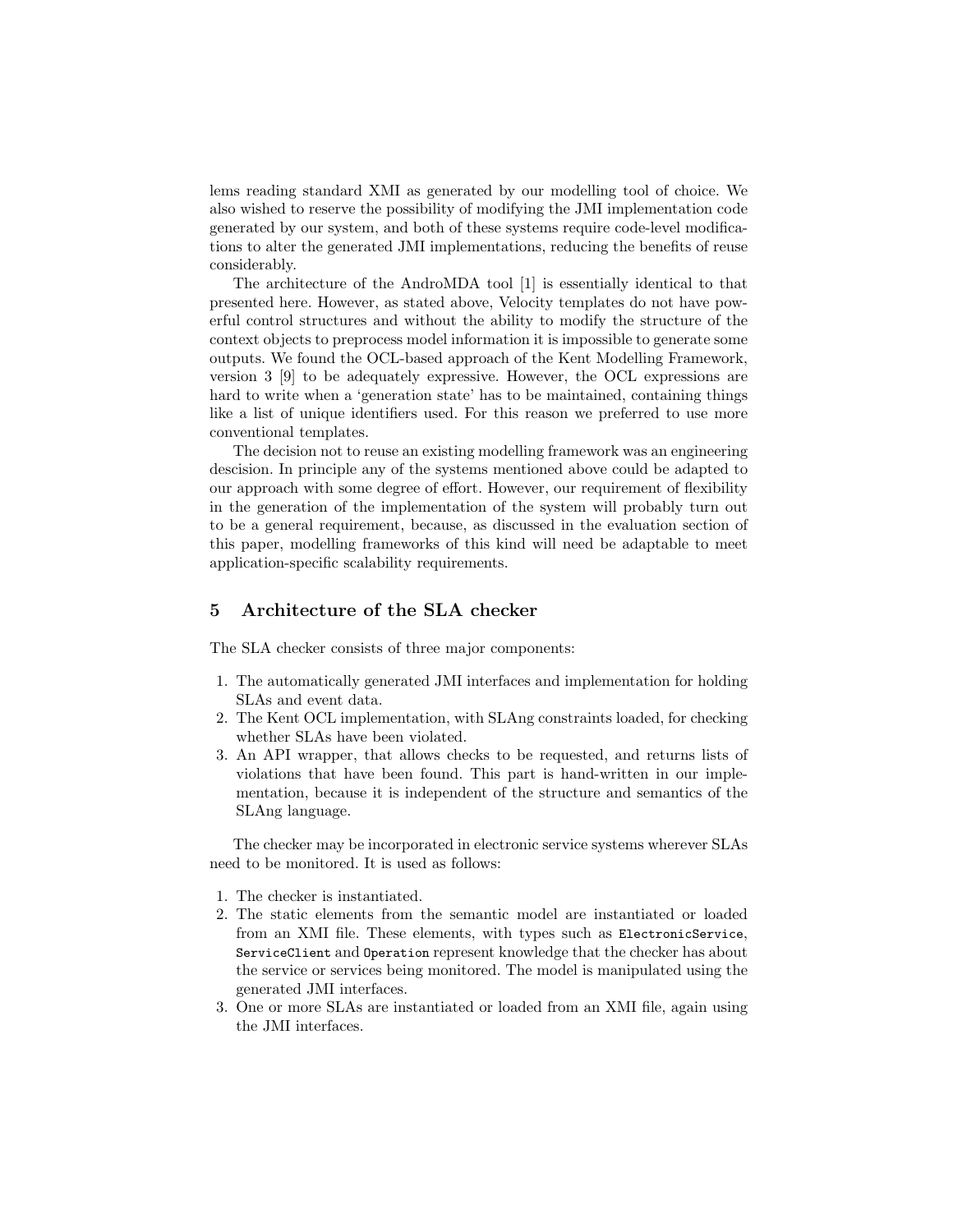- 4. Associations are established between the service components defined in the SLAs and those components in the service model created in Step 2.
- 5. Monitoring data is provided to the component by invoking the various 'create' methods found on the JMI API (e.g. createServiceUsage() on the ServiceUsage class proxy interface). These data are associated with the relevant static elements in the service model, created in Step 2.
- 6. Periodically, the check methods on the violations API may be invoked. These return lists of violations, if any exist.

To demonstrate the SLA checker and to assist in the development of the SLAng semantics, we have implemented a browser that allows the editing of SLA and event data, via a tree-view of the model.



Fig. 5. Design of the SLA checker

The user-interface also allows interactive editing and checking of the constraints over the SLAng model, possible because the OCL constraints are interpreted at runtime, rather than compiled into the implementation language, Java.. The design of the checker is shown in Figure 5. A screenshot of the user interface is shown in Figure 6. The leftmost panel in the user interface contains the tree representing the SLAng model (SLAs and events). The middle panel lists the constraints over the model, and the rightmost panel allows the editing of constraints.

#### 6 Evaluation

#### 6.1 Deployment of the SLA checker

We tested the SLA checker by deploying it to monitor the performance of an EJB application. The application is an auction management system developed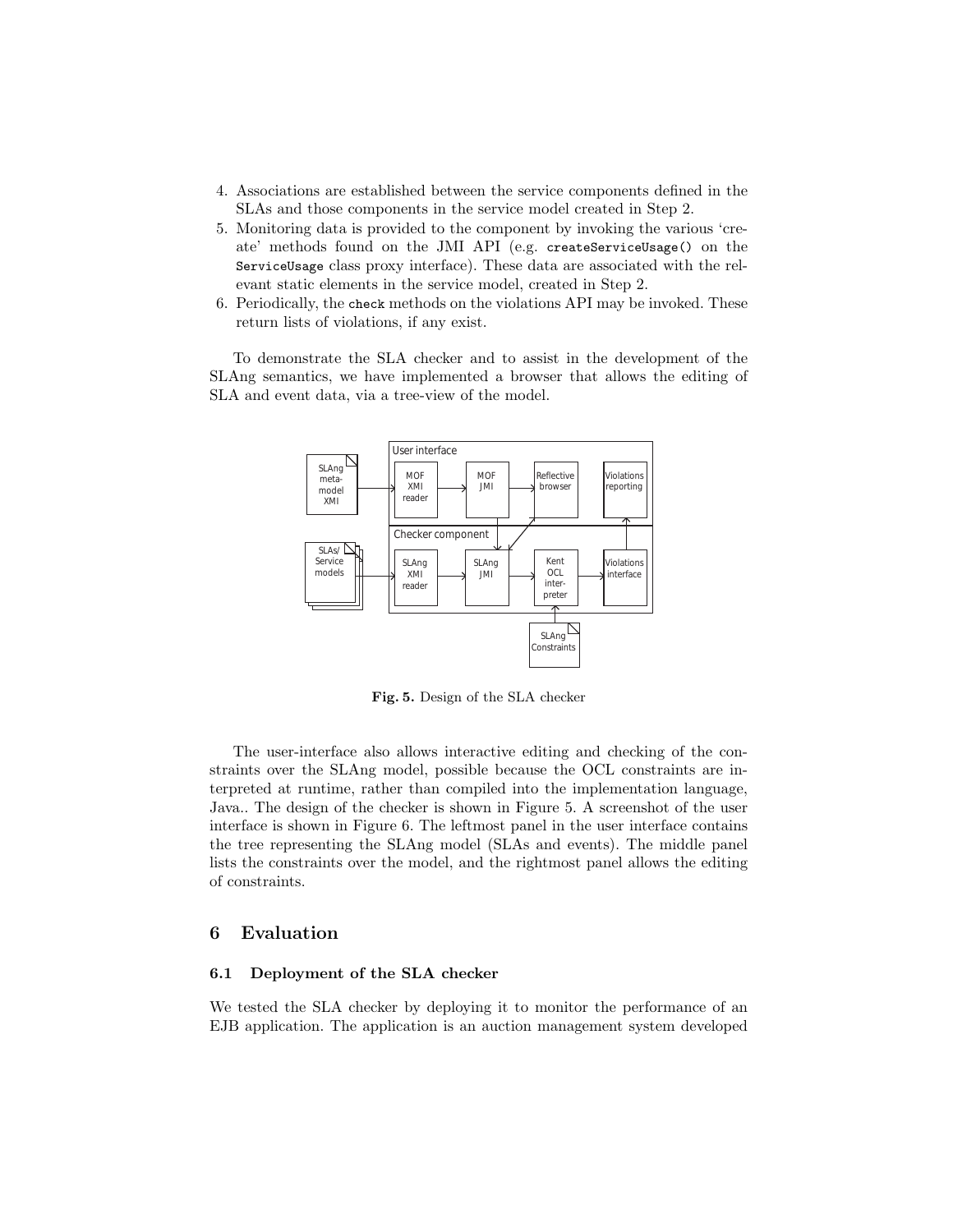

Fig. 6. Screenshot of the SLA checker user interface

by an industrial collaborator. The application is deployed in the popular application server JBoss, which implements the Java 2 Enterprise Edition (J2EE) specification [4], using Apache Tomcat to serve the web front-end [2].

The architecture of JBoss is based on the Java Management eXtensions library (JMX). In this component-based architecture, all functionality is deployed as 'managed beans' (MBeans), Java components that expose meta-data, configurable properties and lifecycle management methods. The JBoss distribution and default configuration includes MBeans implementing EJB containers, JNDI naming services, transactions, and many other services. We have deployed the SLA checker as an MBean, meaning that it has one instance per instance of the JBoss server. It is made available to other MBeans and to deployed EJBs via the JNDI naming repository.

To provide external access to the SLA checker, we implemented a small J2EE application called 'The SLAng Control Panel'. This consists of a single JSP page providing an interface to a stateless session bean. This bean in turn delegates operations to the SLAng checker. The main operation provided by the checker over this interface is checkAll(), which causes the component to evaluate the SLAng constraints over its internal model of SLAs and service data, and return a list of violations, if any exist.

Service performance information is passed to the SLAng service by a serverside interceptor configured as an option of the JBoss container configuration. JBoss remoting operates using a stack of interceptors on both the client and server side. These allow different types of functionality to be added to the communication channel independently, such as transaction management, security, and the communication protocol itself, which is managed by the outermost interceptor on client and server sides. For the purposes of evaluating the SLAng component, we added an interceptor on the server side to measure time spent processing EJB requests. The interceptor accesses the SLAng service using JNDI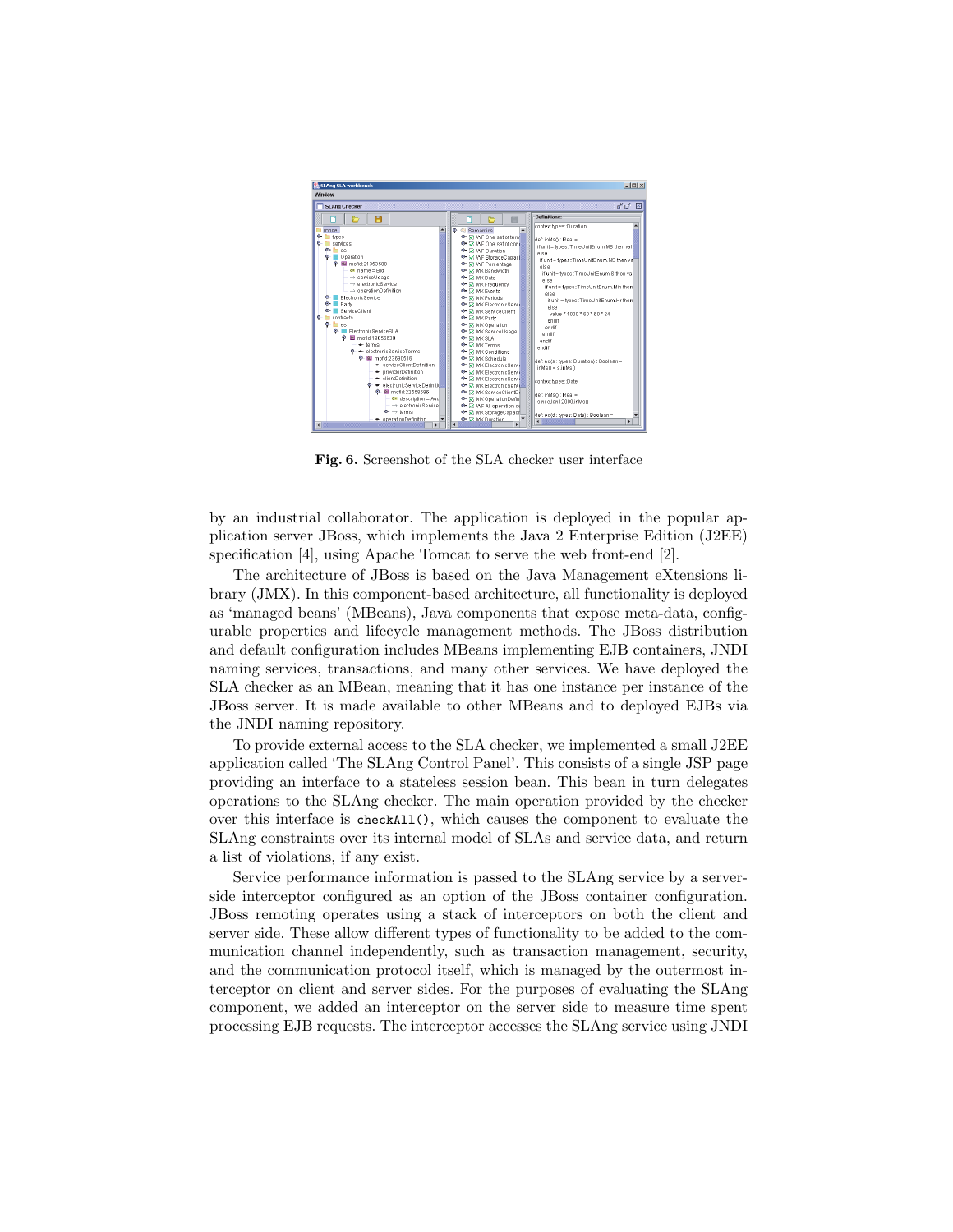

Fig. 7. The SLA checker component deployed to monitor an EJB application

and invokes the createServiceUsage(), method on its JMI interface to record the measured time. Apache JMeter was used to generate a variety of loads on the service [3].

#### 6.2 Results

In this section we evaluate the SLA checker on three points: The ease of implementation of the checker; the ease of deployment of the checker in its intended context (in this case to monitor the auction application); and the performance of the checker.

Implementation: Effort in implementing the checker falls into three categories: implementing the JMI generator; implementing the SLAng language specification that is the input to the generator; and implementing the remaining code for the component, which mainly involves the integration of the OCL evaluator component and the provision of an API for requesting checks and reporting violations. Of these three categories, the first two could be speciously discounted on the grounds that they are separate efforts from the implementation of the actual component. If this were the case, then implementing the component would have taken around 1 man-week of labour. In fact, the total amount of labour has been closer to 1 man-year, and JMI generator, language and component have co-evolved to some extent. Indeed, as discussed below, the JMI generator, or at least it's templates will have to continue to adapt in the face of performance requirements that are somewhat related to the domain of the application, i.e. checking SLAng contracts. The SLA checker consists of approximately 115,000 lines of code (including blank lines and comments) outside of standard libraries of which 77,000 were generated, 36,500 form the implementation of the OCL evaluator and 1,500 were hand written.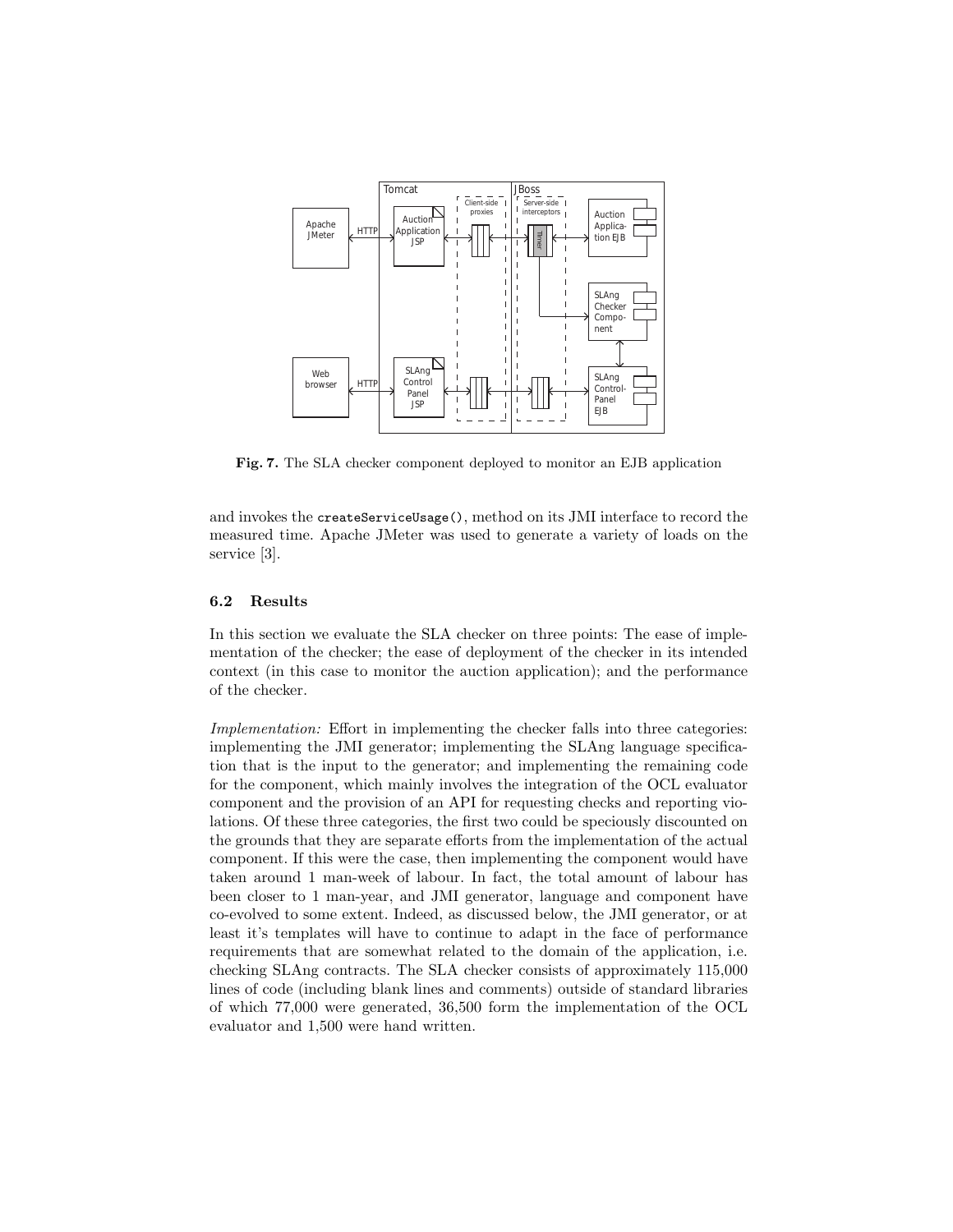Deployment: The checker was straightforward to deploy into the JBoss application server. This is mainly because JBoss's architecture is expressly designed to support the deployment of new services and components. However, the JMI interfaces also contribute by providing a clear API through which to deliver service performance data, and the XMI reader interface and implementation makes loading SLAs and service models into the component simple. Implementing the SLAng control panel application and integrating the component into JBoss took 2 weeks for a programmer not previously intimate with the workings of JBoss.

Performance: The major problem with the SLA checker is its inability to scale. This is manifest in two ways: Firstly, and most seriously, the time taken to evaluate the OCL constraints is highly correlated to the size of the model, and is far too long for models containing realistic amounts of service data. For a data set of 1000 service usages, the client throughput constraint compares every pair of usages to determine if they occur too closely together. If none do, this results in a million comparisons, and takes 20 minutes on a PC with 1.7GHz Intel Pentium 4 processor. The evaluation is slow due to a combination of factors: The OCL interpreter performs almost no optimisations, the interpretation of the OCL is innately expensive, and the data model over which the expressions are evaluated offers no shortcuts, such as indices.

The second issue is related. In our current implementation of the JMI interfaces all data is represented as Java objects stored in main memory. Since we have implemented no policy for removing or persisting old data, this leads inevitably to memory exhaustion as the application continues to be used. The amount of service usage data that can be checked is restricted by the amount of main memory available to the virtual machine in which the component is deployed.

To correct these issues without discarding the approach altogether requires some reengineering. The data model needs to be backed by a database. This could be either object oriented, or the translation to a more conventional model could be managed by the generated Java code for a particular model. Clearly not all data can be assumed to be in memory at the same time, and this may need to be reflected in the interface to the model data. The evaluation speed of the OCL constraints could be improved by translating it to Java, or possibly SQL (with some reduction in expressive power), rather than interpreting it. We gained some improvement in evaluation time by adding results caching to the OCL interpreter. Further optimisation of evaluation is required, and if the constraints are still to be evaluated across a generated interface, the generated interface may have to provide indices to assist in evaluation, possibly resulting in a closer coupling between interface standard and OCL evaluator.

Clearly these refinements should be the subject of further research.

#### 7 Related work

In [23] we provide a detailed comparison of SLAng with previous SLA languages, focusing on the extent to which these languages provide explicit definitions of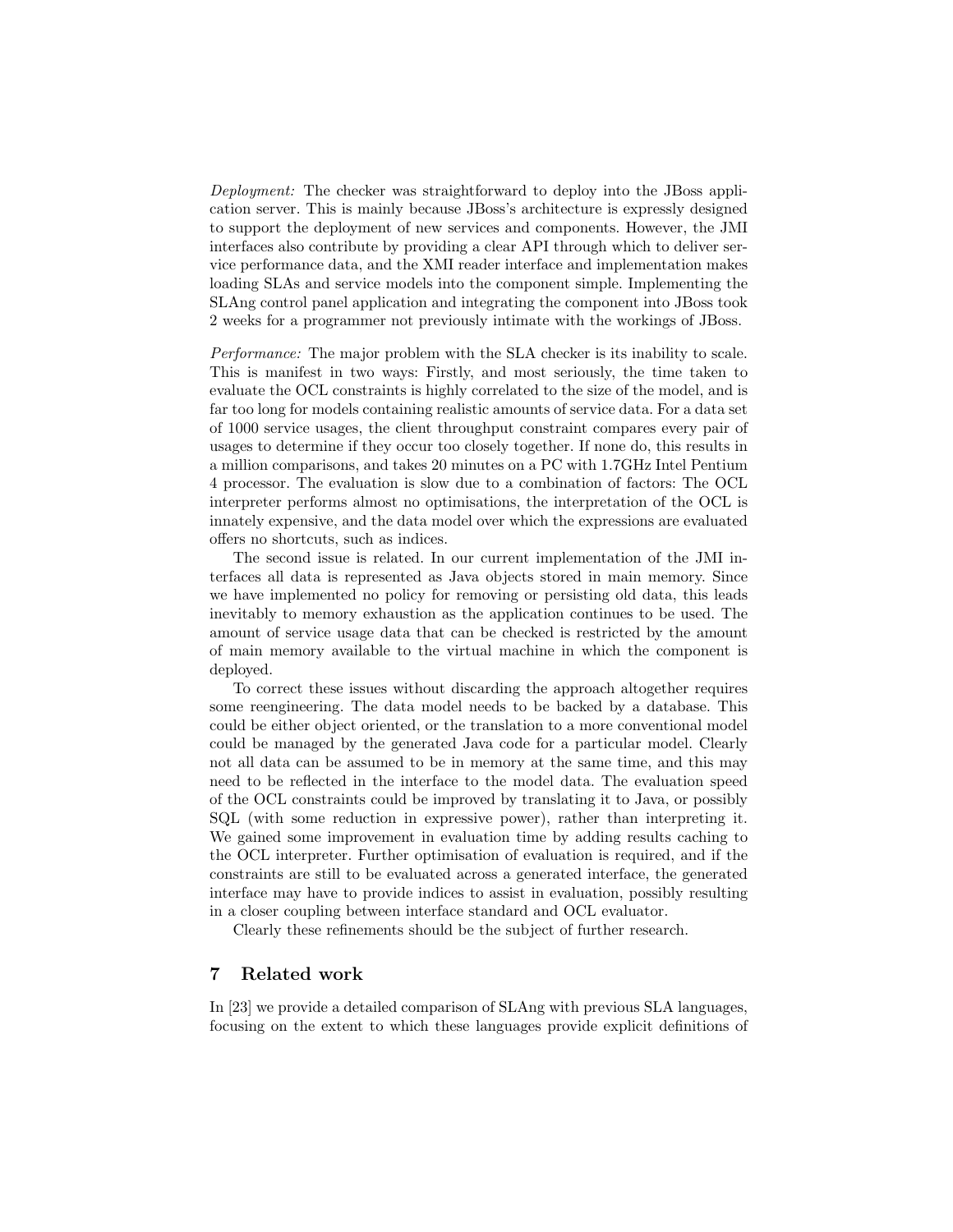their terms and conditions. Our use of an explicit model for this seems to be quite novel, and it is this feature of the language that allows us to generate the checker automatically.

A similar approach has been proposed in [19], a position paper that begins to elaborate the requirements for specifications supporting the use of contracts in an MDA process. The paper proposes that contracts can be transformed into one or more meta-models whose semantics are ultimately those of the Buisiness Contract Language (BCL) [18], a very flexible contract definition language based on the notion of 'communities', a kind of modelling template for collaborations described in the RM-ODP. It is proposed that these models could then be processed in various ways, including implementing monitors, by tools that implement the BCL semantics. It is unclear how the transformation of contracts into these metamodels provides a benefit over simply defining a contract in BCL directly, since the expressiveness of the contract and the meta-models is likely to be equivalent. However, it is correct to identify BCL as an alternative to MOF/OCL to describe runtime requirements. In cases where requirements are primarily related to the ordering of events, BCL provides considerable semantic assistance. In more general cases, the contract-oriented nature of BCL may be hinderance to the expression of the requirements.

Various other systems effectively define their own meta-models for requirements. Representative examples are: the Java-MaC system [16] which automatically embeds monitors in Java code from a requirements specification written in a language called PEDL/MEDL; Java PathExplorer [15] which does the same, but allows requirements to be specified in any high-level logic compatible with the Maude rewriting engine; and the KAOS-FLEA [14] system in which requirements specified using the KAOS methodology are monitored using the FLEA monitoring system coupled with manually implemented event detectors. These approaches are of comparable expressive power to the use of MOF/OCL to describe constraints on a system. JavaMaC and Java PathExplorer are examples of systems capable of generating software instruments thanks to the fact that their semantics are at least partially defined in terms of the structure of Java programs.

MOF/OCL offers the possibility to defer the specification of some requirements until runtime, by specifying requirements in terms of consistency relationships between the system and a model of a requirements language. In this way, the approach can be used to engineer a range of monitoring solutions, each with a language appropriate to their particular needs. This is in contrast to the approaches mentioned above, which prescribe a language for requirements, with the exception of Java PathExplorer which prescribes that a logic be used.

Choosing between systems for runtime requirements management requires at least two questions to be answered: in what form do I wish to represent my requirements? and, which monitoring technology will be practical? In comparison to other approaches, the use of MOF/OCL is very general, but also quite well aligned with conventional software engineering practice in that it is very similar to the use of UML. It is practical in the sense that it can be imple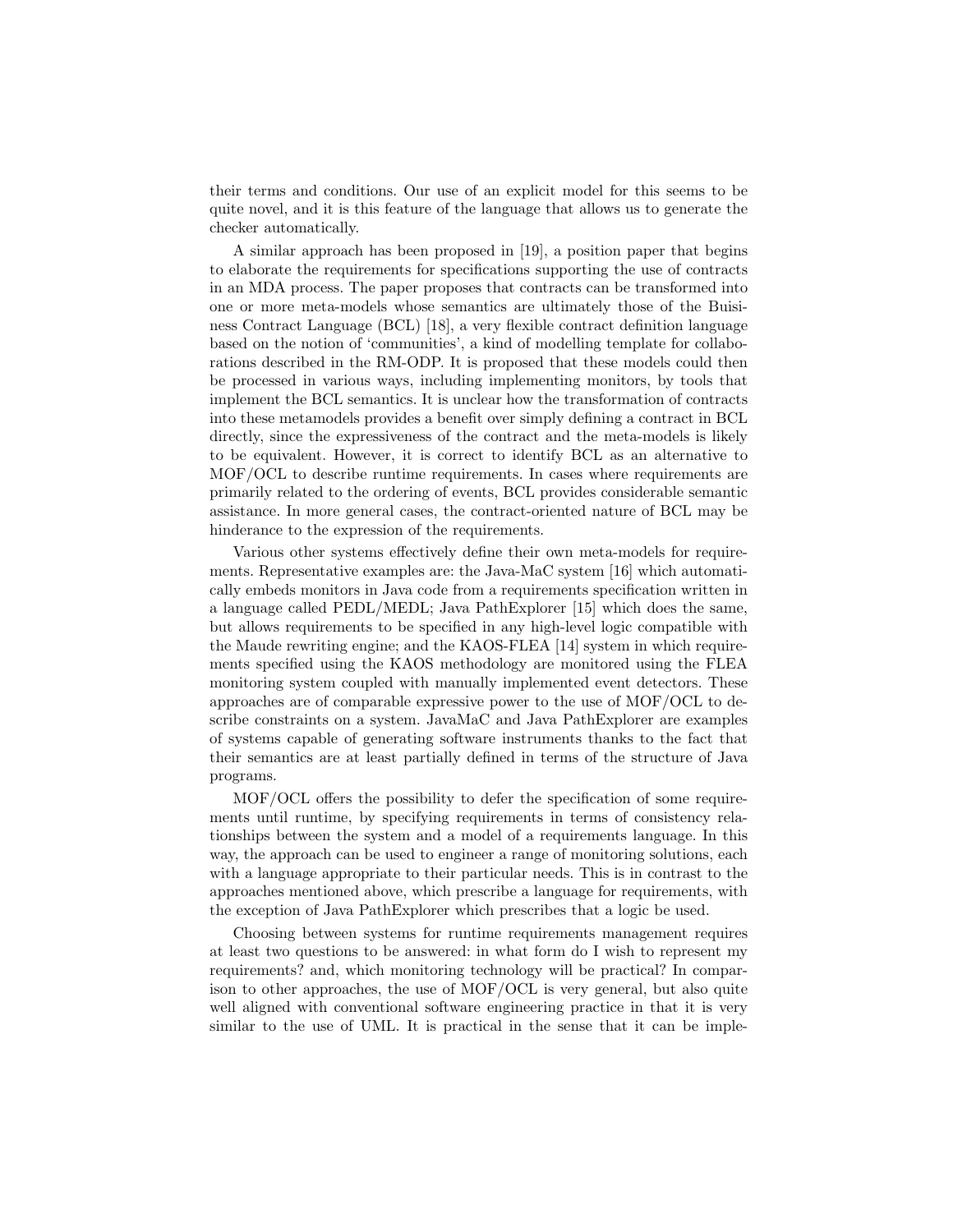mented using off-the-shelf technologies, but impractical in the sense that those technologies currently do not scale well (they may do in the future). In contrast, the approaches listed above assume the existence of a bespoke module implementing the logic for checking for violations. Engineering this module seperately may assist in scalability, although a more efficient OCL interpreter could equally easily be assumed. In terms of investigating the run-time performance of performance monitors, useful work has been done in [17], which demonstrates that the evaluation of requirements can be intractable, depending on the type of the requirement. A more comprehensive survey of the performance and practicality of available technologies would be desirable future work.

### 8 Conclusion

This paper has described the use of MDA technologies (although not necessarily an MDA approach) to produce runtime requirements monitoring systems. This has been exemplified by our implementation of an SLA checker, automatically, from the specification of our SLA language, SLAng.

In situations in which systems must be monitored against requirements specified at runtime designers may wish to consider adopting the approach as it offers the possibility to generate all or part of an interpreter for a requirements specification language (such as an SLA language) automatically. Where an explicit representation of the semantic primitives of such a language is practical, an OCL interpreter can be employed to check that these semantic elements are consistent with statements in the language, thereby implementing the logical part of a runtime requirements monitoring system. The approach is equally applicable in cases in which the requirements are invariant at runtime – the constraints in the model of the service are simply specified independently of any language model.

Our evaluation of the checker revealed some serious practical issues arising from immaturities in the technologies employed. Although for restricted numbers of objects the implementation serves its purpose, it seems that to achieve scalability both the mapping to implementation and the implementation of offthe-shelf components such as the OCL interpreter must be considerably more sophisticated. This is a consideration beyond SLA checking, as it is reasonable to assume that large software development efforts will wish to maintain and check consistency within large repositories of models. Future research should investigate this mapping further to produce implementation prescriptions to complement interface standards such as the JMI.<sup>2</sup>

# References

1. AndroMDA code generation tool. http://www.andromda.org/.

<sup>2</sup> Thanks to Werner Beckmann and Addesso, Inc. for the auction application. Also thanks to our TAPAS partners for their input into this work, and to Marc Fleury for his advice concerning JBoss.